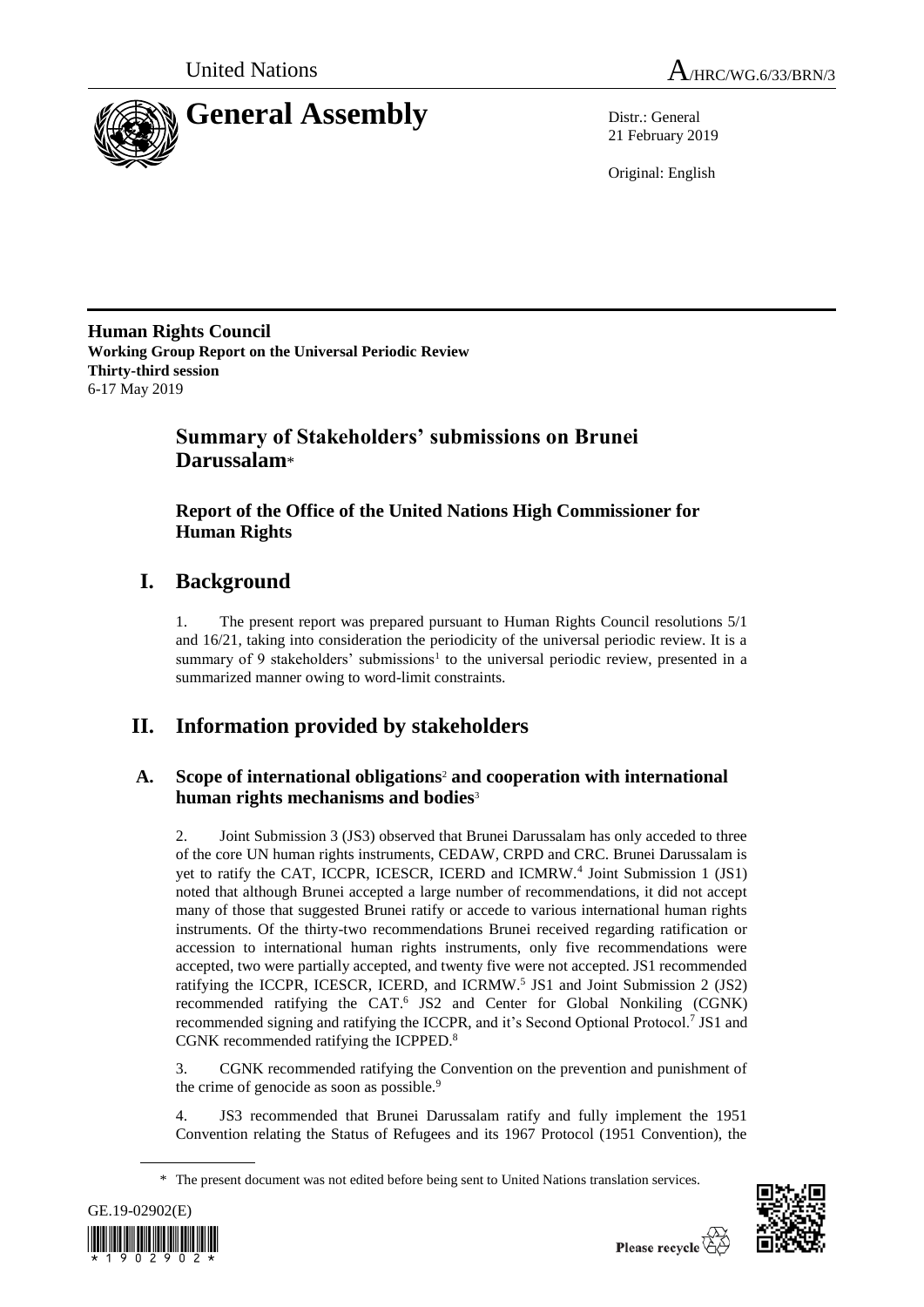1954 Convention relating to the Status of Stateless Persons (1954 Convention), and the 1961 Convention on the Reduction of Statelessness (1961 Convention).<sup>10</sup>

5. International Campaign to Abolish Nuclear Weapons (ICAN) noted with appreciation that Brunei Darussalam voted in favour of the UN General Assembly resolution in 2016 that established the mandate to negotiate the UN Treaty on the Prohibition of Nuclear weapons. ICAN recommended ratifying UN Treaty on the Prohibition of Nuclear Weapons that was signed on 26 September 2018.<sup>11</sup>

6. JS3 noted that a number of recommendations were made to Brunei Darussalam to end trafficking in persons by acceding to the Protocol to Prevent, Suppress and Punish Trafficking in Persons Especially Women and Children, supplementing the United Nations Convention against Transnational Organized Crime.<sup>12</sup>

7. JS3 recommended that Brunei Darussalam withdraw its reservation to Article 9 of the CEDAW.<sup>13</sup>

8. JS1 recommended extending the invitation to and/or respond to requests for visits from various special rapporteurs.<sup>14</sup>

# **B. National human rights framework**<sup>15</sup>

9. JS2 noted that Brunei Darussalam was an absolute monarchy under the Sultan of Brunei, Haji Hassanal Bolkiah Mu'izzaddin Waddaulah.<sup>16</sup>

10. JS1 noted that the Constitution of Brunei Darussalam did not contain a sufficient framework for protecting the human rights of its citizens, except for their religious freedom. It does not contain any articles that safeguard the protection of other individual rights, such as the rights to freedom of expression, free association, and a fair trial. Also political competition does not exist in the country, and independent civil society groups cannot operate freely within its borders.<sup>17</sup> JS1 and ASEAN SOGIE (sexual orientation and gender identity and expression) Caucus (ASC) recommended amending the Constitution to create protections for individual freedoms other than freedom of religion, including freedom of expression, freedom of movement, and freedom of association.<sup>18</sup> CGNK strongly called for the Authorities of Brunei Darussalam to call for a large participative process, open to all citizens of the country, to integrate human rights in their Constitution.<sup>19</sup>

# **C. Implementation of international human rights obligations, taking into account applicable international humanitarian law**

#### **1. Cross-cutting issues**

#### *Equality and non-discrimination*<sup>20</sup>

11. JS1 noted that despite receiving five recommendations during the last UPR relating to the decriminalization of homosexuality and the enhancement of LGBTIQ rights, none of them were accepted by Brunei's Government and homosexuality remained a criminal offense that is punishable by up to 10 years imprisonment under section 377 of the Penal Code. They noted that Brunei Darussalam highlighted its commitment to gender equality and stating that the laws apply to everyone without discrimination. Furthermore, the implementation of the first phase of the Sharia (Syariah) Penal Code Order (SPCO), in May 2013 made crossdressing an offense under Brunei law punishable with fines, imprisonment, or both. The proposed implementation of phases two and three of the mentioned Code will include corporal punishment for certain offenses, while phase three will implement the death penalty. These punishments will apply to "offenses" like consensual sexual relations between adults of the same gender. Brunei already prescribes whipping as punishment for a number of offenses.<sup>21</sup> JS1 recommended the decriminalization of homosexuality, cross-dressing, and other "offenses" used to target the LGBTIQ community.<sup>22</sup>

12. ASC reported that Brunei Darussalam continued to criminalize LGBT people and did not appear interested in revoking these laws. They noted that "this denial of LGBTIQ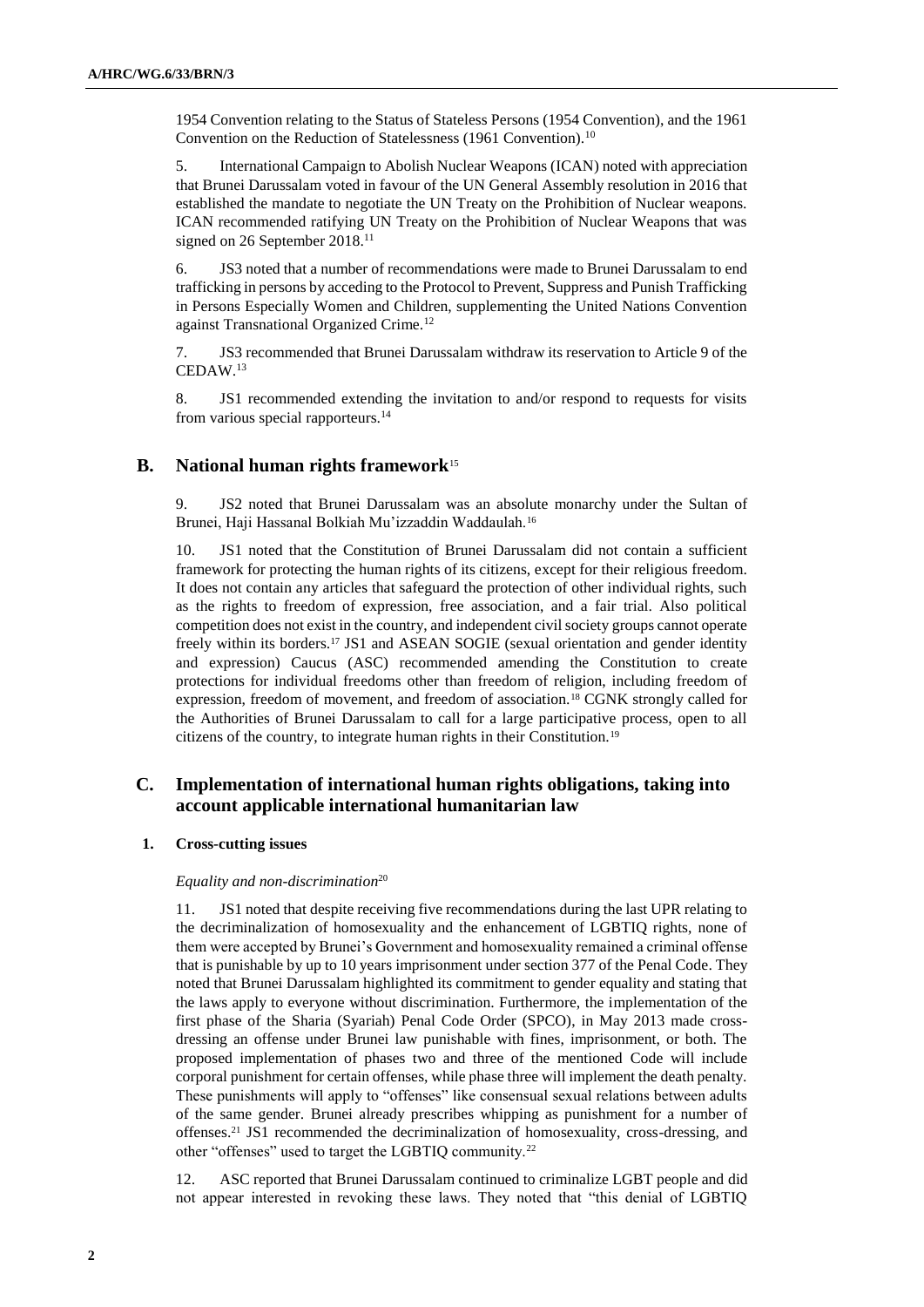people's human rights was often justified on the grounds of religious beliefs, cultural identity, and defense of sovereignty".<sup>23</sup> It shared advanced questions to be proposed by the Human Rights Council at the review on how the Bruneian government, through its current work with its inter-agency consultative mechanisms (e.g. The National Council on Social Issues), act towards the promotion and protection of its citizens of diverse sexual orientations and gender identities; what was the work of the "Special Committee on Immoral Behavior", as reported by the Bruneian government during the 2nd UPR cycle, and how has it ensured that its work does not infringe on the rights of persons of diverse sexual orientations and gender identities; and how will the Bruneian government act on cases wherein feedback and criticism of state policies regarding treatment of LGBT people is used as the basis to harass and silence citizen through the use of vague laws (e.g. "contempt of Syariah Justice") and other methods?.<sup>24</sup> It recommended addressing the human rights abuses experienced by LGBT people, such as through sensitivity education of relevant government units and take steps to repeal laws criminalizing consensual sexual activity between adults, or at the very least define them in terms of public indecency so as not to harass individual rights to privacy and consensual adult activity.<sup>25</sup> ASC recommended Brunei to take steps to ensure, under Brunei's international obligations ratified in the CEDAW and the CRC, the promotion and protection of the rights of all women and children, including women and children of diverse sexual orientation and gender identity and expression.<sup>26</sup>

13. ADF International (ADFI) noted that the Constitution prohibited any individual who was not of 'the Malay race professing the Islamic Religion' to be appointed in certain state offices, amounting to discrimination on the basis of religion. It recommended enhancing efforts to concretely recognize equal rights to all citizens, irrespective of their religious affiliation.<sup>27</sup>

14. JS3 noted that Brunei Darussalam, as a member State of the UN, was obliged by the UN Charter to promote 'universal respect for, and observance of, human rights and fundamental freedoms for all without distinction as to race, sex, language or religion'. Nevertheless, racial discrimination in Brunei Darussalam's nationality laws and policies continued to be a barrier for ethnic Chinese to enjoy both permanent residency and citizenship in Brunei Darussalam.28

# **2. Civil and political rights**

#### *Right to life, liberty and security of person*<sup>29</sup>

15. JS1 and JS2 noted that in the 2014 UPR, Brunei rejected all nine recommendations calling on Brunei to abolish the death penalty or maintain the moratorium on its application with a view to abolishing it. It noted that the Laws contained various legal provisions which included the death penalty. Although Brunei has not carried out a death sentence since 1957, the death penalty continues to be applied by the country's laws in some cases, on the grounds that the abolition of death penalty is not required by international law. They were concerned that the expanded list of offenses punishable by death under SPCO did not meet the threshold of "most serious crimes" as determined by international law.<sup>30</sup> JS2 noted that Brunei Darussalam was recognized and commended for having a de facto moratorium on the death penalty, nevertheless its courts continued to sentence people to death by hanging. The crimes which are punishable by death by hanging include in addition to murder, and terrorismrelated offenses, kidnapping, drug trafficking and possession of drugs. Under Phase 3 of the SPCO, the following crimes would be punishable by death by stoning: adultery, sodomy, rape, apostasy, blasphemy, and insulting Islam.<sup>31</sup>

16. JS2 noted that death penalty was mandatory under the Laws of Brunei Chapter 7 Criminal Procedure Code Chapter XXV, but it was ultimately the Sultan of Brunei's decision as to whether the sentence was carried out. Since the last UPR in 2014, two people have been sentenced to death, one for murder and one for a drug offense. Both are foreign nationals. JS2 recommended adopting an immediate official moratorium to abolish the death penalty and commute all existing death sentences to terms of imprisonment, as it did not accept the recommendations made during the previous UPR, asserting that abolition of the death penalty "is not required by international law." It responded to this claim by highlighting that under the SPCO, the death penalty was carried out by stoning, which is prohibited under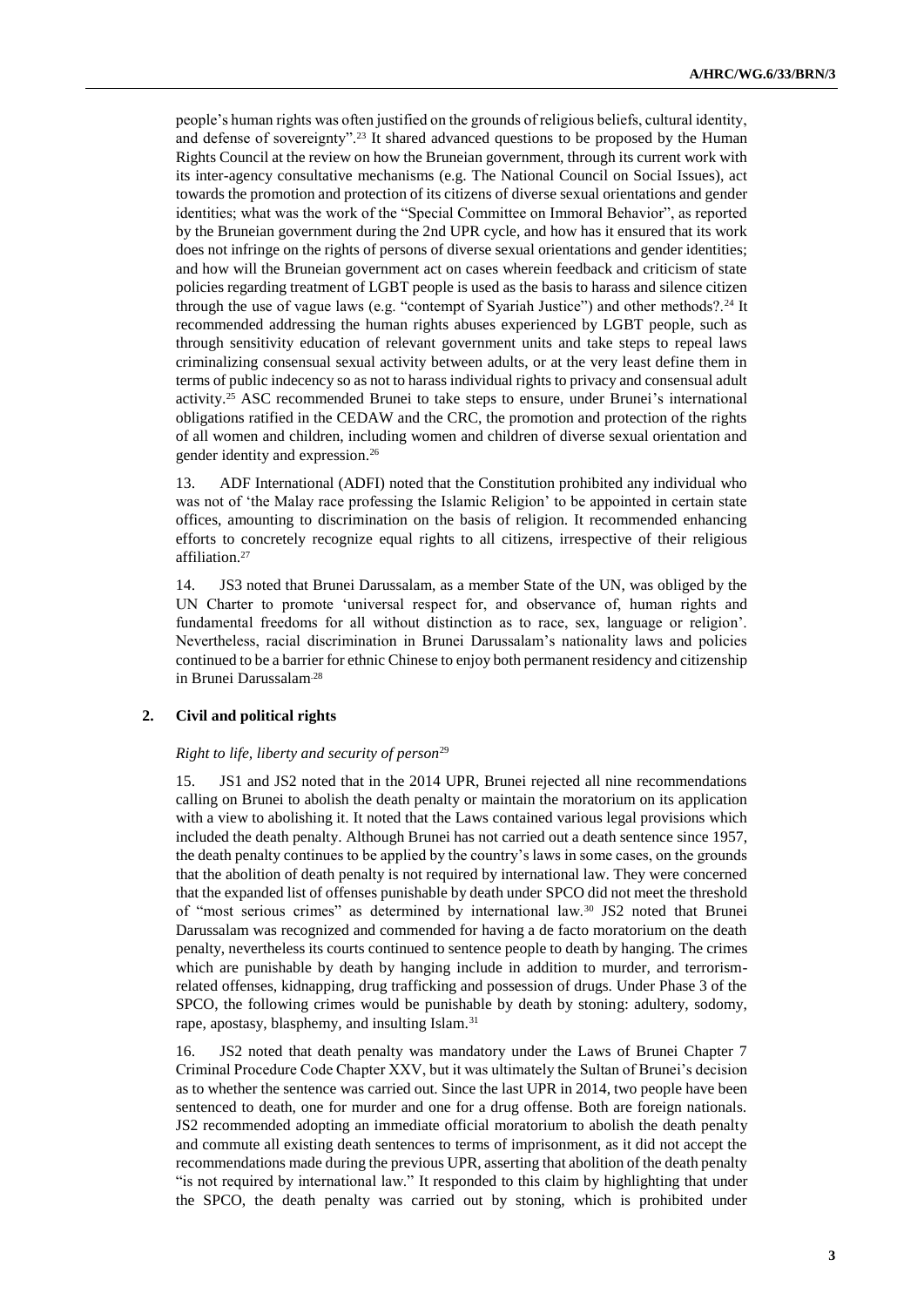international law as it constitutes torture or other cruel, inhuman, or degrading treatment or punishment, therefore it recommended repealing Phase 3 of the SPCO and amend the Code to bring it in line with CAT and international law standards regarding the death penalty and torture or other cruel, inhuman or degrading treatment or punishment; prohibit imposition of the death penalty for any crime in which the person accused is not prove to have committed an intentional killing, consistent with international human rights standards; and eliminate the mandatory death penalty and give sentencing judges discretionary authority to impose alternate penalties, taking into account the facts and circumstances of the crime and the defendant.<sup>32</sup>

17. Child Rights International Network (CRIN) and JS1 expressed concerns that children under 18 may currently be lawfully sentenced to life imprisonment and corporal punishment. The SPCO if fully implemented, would introduce the death penalty for offences committed by children and allow children to be sentenced to whipping and amputation. The death penalty provisions of the Code Order have not yet entered into force, but the Code contains a large number of provisions that would allow courts to apply sentences of death for offences committed while under the age of 18. If the Code is fully entered into force, amputation for would be lawful for a second conviction for theft. Amputation would also become a lawful penalty for hirabah (piracy / robbery), including for children from the age of 15. It recommended refraining from implementing the SPCO; explicitly prohibit sentences of death, corporal punishment and life imprisonment for children, including detention at the Pleasure of His Majesty the Sultan and Yang Di-Pertuan, under all systems of justice and without exception; and raise the minimum age of criminal responsibility.<sup>33</sup>

18. JS1 noted that some member States expressed concern about the use of corporal punishment, including against children, and called for its discontinuation. These UPR recommendations of 2014 periodic review, were not accepted by Brunei and a number of national laws continued to make corporal punishment in the form of whipping a lawful sentence for males. JS1 stated that the impending full implementation of the SPCO will expand the number of offenses punishable by death and corporal punishment. Under this Code, the consumption of alcohol by any Muslim will be punishable by whipping of up to 80 strokes, while apostasy and consensual sexual activity between unmarried adults will be punishable by either whipping or the death sentence, depending on how guilt is determined.<sup>34</sup>

## *Administration of justice, including impunity, and the rule of law*<sup>35</sup>

19. JS1 noted that the Sultan appointed all judges, which left no room for judicial independence.<sup>36</sup>

20. JS1 noted that Brunei's Internal Security Act 1982 allowed authorities to arrest and detain suspects without trial for renewable, two-year periods, and did not offer the detainees the presumption of innocence.<sup>37</sup>

21. JS1 recommended delaying or pausing the implementation of the SPCO and conduct an official review to ensure its compliance with international legal standards.<sup>38</sup>

#### Fundamental freedoms and the right to participate in public and political life<sup>39</sup>

22. ADFI noted that despite the Constitution provided 'that all other religions may be practised in peace and harmony by the persons professing them", it prohibited any individual who was not of 'the Malay race professing the Islamic Religion' to be appointed Ministers or Deputy Ministers of the nation, although the Sultan can make exceptions.<sup>40</sup>

23. JS1 noted that there were bans on religious groups that have been considered deviant by the government such as the Ahmadiyya Muslim Community, the Bahai faith, and the Jehovah's Witnesses. The list of "deviant" religious groups is based on fatwas that have been issued either by the state mufti or the Islamic Religious Council. In this regard, JS1 stated that the education system in Brunei has been used to promote the state religion and national philosophy and that the government has banned the import of non-Islamic religious literature. There is a censorship board that screens Islamic literature for content that is contrary to the Shafi'i school of Islam.41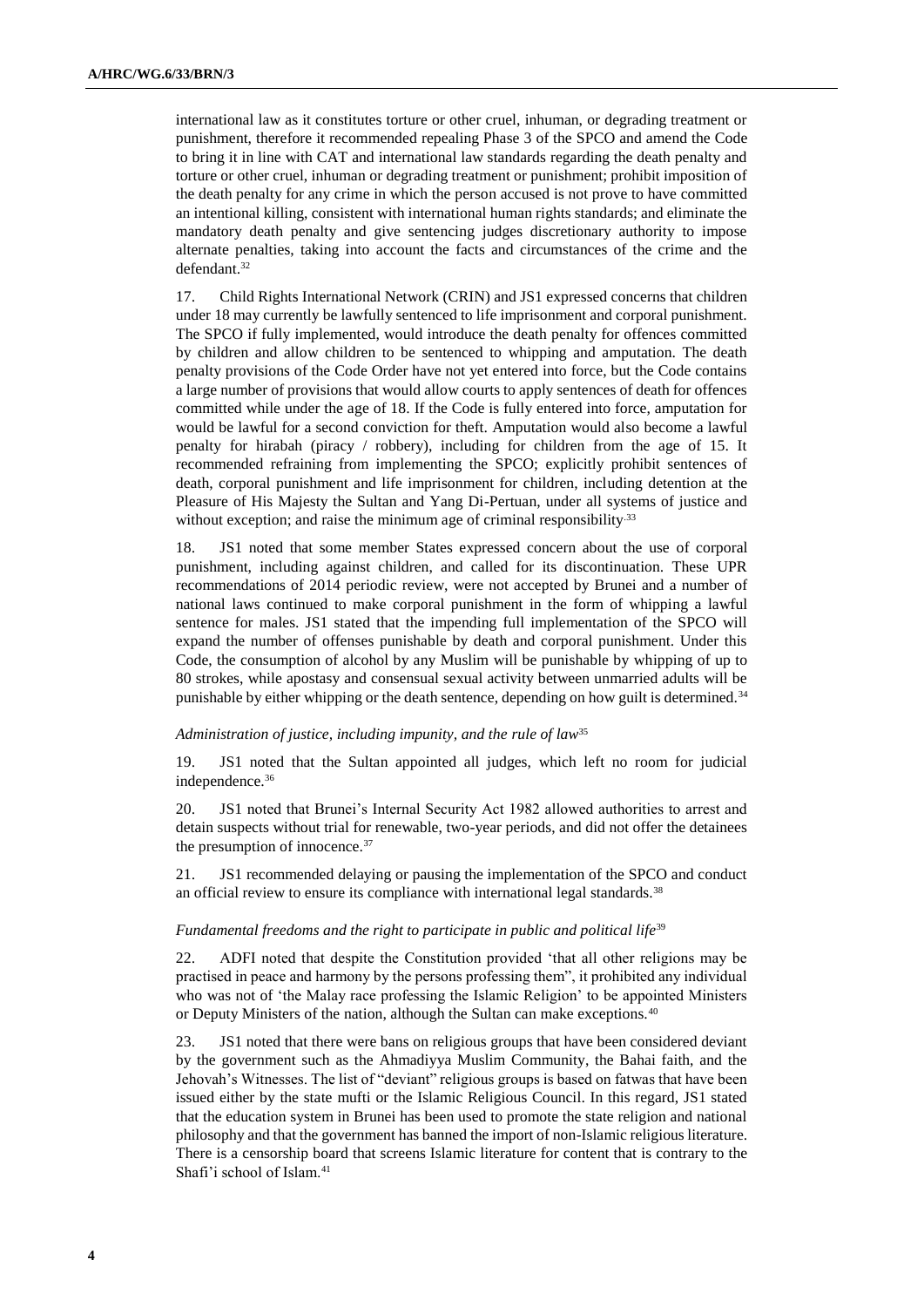24. Furthermore, as stated by ADFI, with the imposition of Sharia law, non-Muslims are prohibited from using nineteen religious words or terms, and Christians are prohibited from using the Malay version of the Bible - i.e., the version of the Bible in the official language of Brunei Darussalam. 'Any person' may be imprisoned for 'consuming in public any food, drink or tobacco during the fasting hours in the month of Ramadhan' without exceptions for non-Muslims. Images and information of other faiths are 'routinely censored' by the government. Furthermore, public celebrations of Christmas are banned in Brunei Darussalam. While Christians are allowed to celebrate Christmas, they are directed not to do so 'excessively and openly' (and face the spectre of a potential five-year jail sentence for perceived violations). Churches are required to register with the government and the government in practice blocks the construction of new churches. Among others, ADFI was particularly concerned about the implementation of laws regarding religious beliefs ('antipropagation laws') and conversion from Islam ('apostasy laws'), seeking to prevent Muslims from leaving the Islamic religion, which include the death penalty or imprisonment for former Muslims.<sup>42</sup>

25. ADFI noted that the Constitution prohibited the introduction of bills that 'may have the effect of lowering or adversely affect directly or indirectly the standing or prominence of the National Philosophy of Melayu Islam Beraja,' i.e., the Malay Islamic Monarchy. Such restrictions are not limited to government officials. Whoever by words spoken or written or by visible representations insults or brings into contempt or attempts to insult or bring into contempt the Islamic religion or the tenets of any sect thereof or the teaching of any lawfully authorised religious teacher or any fatwa lawfully issued by the Mufti or under the provisions of this Act shall be guilty of an offence and penalty, imprisonment for 6 months or a fine.<sup>43</sup>

26. ADFI and ASC recommended Brunei to ensure, by defining specifically provisions in laws regarding defamation/sedition/contempt of religious law in accordance with international standards, that the right to freedom of religion or belief is promoted and protected, including the right to practice one's religion by speaking to others without encountering legal hurdles or fear of legal sanction up to and including death, and to avoid criminal punishment for Islamic religious offenses.<sup>44</sup> ADFI recommended that Brunei recognizes that a limited right for other religions to be 'practiced in peace and harmony,' paired with punishments for conversion, legal restrictions and imprisonment threatening does not satisfy the country's commitments to allow freedom of religion.<sup>45</sup>

27. Furthermore, JS1 noted that the Sedition Act criminalizes criticizing the Sultan, the royal family, or the Malay Islamic Monarchy philosophy, and the Newspapers Act and allows the government to revoke permits, shut newspapers based on its discretion and levy fines and pass sentences with terms of imprisonment for the publication of false news and "incorrect particulars", that are used to target dissidents and which violate international standards of freedom of speech. Additionally, the permit systems limit the freedoms of assembly and association. Bruneians must apply for a permit for all gatherings of ten or more people, and non-profit and nongovernmental organizations must be registered to operate.<sup>46</sup>

28. JS1 noted that Brunei did not have sufficient legal safeguards to ensure its citizens' freedom of speech. In some cases, Brunei's government has used the Sedition Act to target dissidents in the country. Under the Act, it is unlawful to "bring into hatred or contempt or to excite disaffection" against the Sultan and his government. This is an "incitement law" which violates international standards of freedom of speech. Incitement laws in authoritarian or dictatorial regimes tend to be brief, overbroad, and vaguely worded, without illustrations or explanations of broad umbrella terms. These characteristics allow the laws to be abused by those in power to silence free speech. In authoritarian states, such laws are often arbitrarily defined to fit the prosecution's agenda. JS1 recommended the amendment of the Sedition Act to better define overbroad and vague articles.<sup>47</sup>

29. JS1 noted that Brunei Darussalam has not held direct, national legislative elections since 1962, and despite the election of some local level officials, all candidates were preapproved by government officials based on vague and subjective criteria. There are no true opposition parties in Brunei, and any future parties will have to seek government approval for registration, so even if an opposition party existed, it would not be able to seek power through an election. Some local level officials are elected, but all candidates are pre-approved by government officials based on vague and subjective criteria. Village chiefs are required to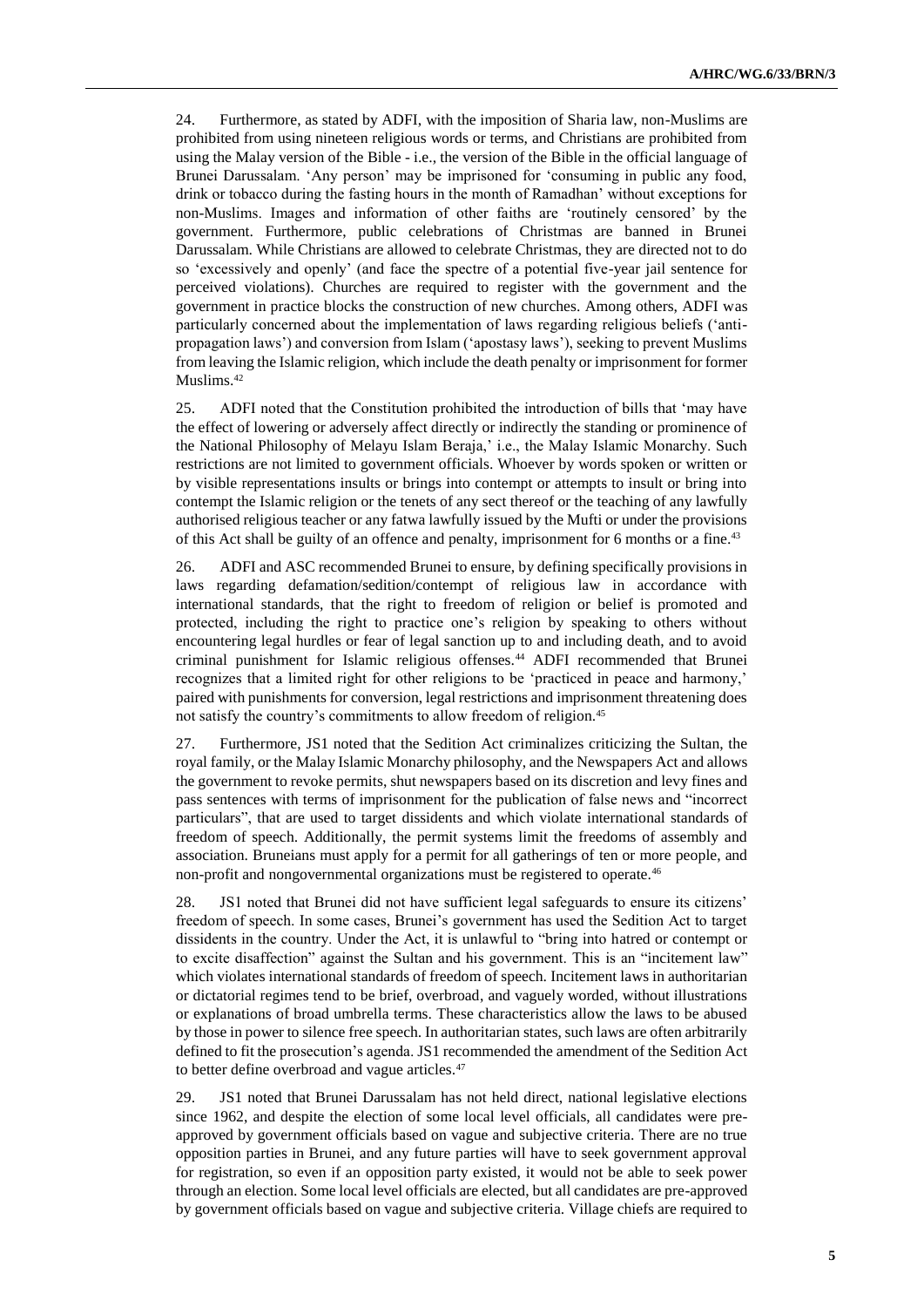be male and to have knowledge of Islam, while sub-district chiefs must be male, Malay, and profess Muslim faith, requirements that bar other genders, faiths, and ethnicities from public office. It also noted that Brunei Darussalam political structure did not allow citizens to participate in the government of their country, and placed additional limitations on ethnic and religious minority groups.<sup>48</sup>

## **3. Rights of specific persons or groups**

## *Children*<sup>49</sup>

30. Global Initiative to End All Corporal Punishment of Children (GIECPC) noted that corporal punishment of children in Brunei Darussalam was still lawful. Despite being prohibited in child care centres, it's still allowed in all other settings: in the home, alternative and day care settings, schools, penal institutions and as a sentence for a crime. GIEACPC hoped the Working Group will note with concern the legality of corporal punishment of children in Brunei Darussalam and States will raise the issue during the review in 2019 and make a specific recommendation that Brunei Darussalam enact legislation as a matter of priority to explicitly prohibit corporal punishment of children in all settings, including the home, as a sentence for a crime and under traditional and religious law, and repeal all legal defences for its use.<sup>50</sup>

## *Persons with disabilities*<sup>51</sup>

31. JS1 noted that despite ratification of the CRPD, Brunei has made little progress toward meeting its obligations to people living with disabilities. It also noted that there was still no national legislation to protect the rights of persons with disabilities, being reported in 2018 that of the 9,282 people in Brunei, who are registered as having a disability, only 56 have secured fulltime employment.<sup>52</sup>

## *Minorities and indigenous peoples*<sup>53</sup>

32. JS3 noted that ethnic Chinese were the largest non-Malay minority population in Brunei Darussalam and were likely to comprise a sizeable proportion of Brunei Darussalam's stateless population. Following independence, only a small number of ethnic Chinese acquired Brunei Darussalam citizenship - around 9,000 people. Currently, at least half of the ethnic Chinese population in Brunei Darussalam have not obtained citizenship to Brunei Darussalam and are likely to be stateless. The main causes of statelessness for this population are that ethnic Chinese: are not included in the specific ethnicities provided for in the Brunei Nationality Act 1961 (Nationality Act), may not be able to provide the required evidence to establish their legal residence in Brunei Darussalam, and/or meet the language criteria for citizenship. This is despite ethnic Chinese populations often having intergenerational links to the territory of Brunei Darussalam.<sup>54</sup>

33. JS3 noted that there were a number of populations in Brunei Darussalam that did not fall within the seven "indigenous groups of the Malay race" or "members of groups specified in the First Schedule" of the Nationality Act. It recommended Brunei Darussalam facilitate universal birth registration by addressing barriers faced by indigenous populations in rural areas including the Dasun and Iban populations; and collaborating with civil society actors and UN agencies.<sup>55</sup>

#### *Stateless persons*<sup>56</sup>

34. JS3 was concerned that there has been little effort to address statelessness in the country over the review period. The lack of transparency and without information on how the number of 20,524 stateless persons was reached and the different profiles of persons affected by statelessness in the country, it would be difficult to develop policies to address statelessness, or to monitor progress in this regard. Additionally, limited civil society engagement as to the issue of statelessness is a barrier to further understanding the causes and consequences of statelessness and cross-referencing the accuracy of the publicly available information. It noted that the Nationality Act contained discriminatory provisions on the basis of both race and gender and depending on whether the person was born in or outside of Brunei Darussalam and whether they were born before, on or after 1 January 1962.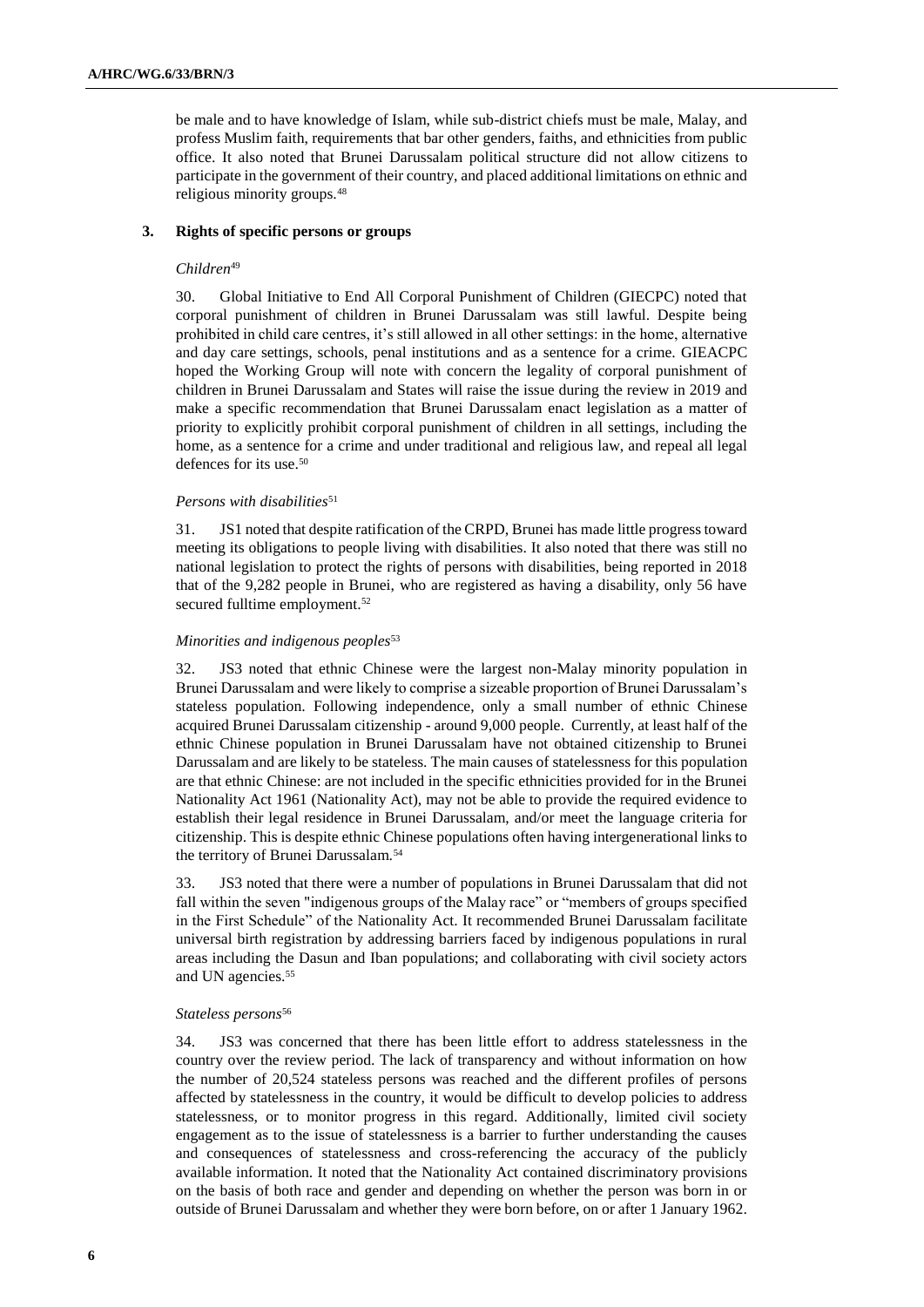Additionally, a person born either outside or inside Brunei Darussalam, irrespective of when the person was born, is a citizen by operation of law if both their father and mother were born in Brunei Darussalam and "were members of groups specified in the First Schedule" of the Nationality Act. All other persons, irrespective of their links to Brunei Darussalam must apply for citizenship by registration or naturalisation. Stateless permanent residents are also not entitled to passports, but are instead entitled to a "Certificate of Identity". The "Certificate of Identity" allows for international travel and reentry to Brunei Darussalam. When travelling abroad, holders of the "Certificate of Identity" are also not entitled to all of the visa exemptions that Brunei Darussalam citizens enjoy. In contrast to stateless permanent residents, stateless persons who are not registered as permanent residents in Brunei Darussalam have no access to government services (such as education) and are not entitled to Government-issued identity documentation. Stateless populations in Brunei Darussalam have differing access to rights, depending on whether or not they are registered as "permanent residents". Additionally, they cannot own property, land or a business in their own right but rather must be sponsored by a Brunei citizen. Lack of identity documentation is a barrier for such populations in accessing health care and education, as well as access to employment in the formal economy. Since stateless people in Brunei Darussalam usually face barriers in accessing public education, they are not likely to have learned the dialect of the Malay language that is required for citizenship. There are also reports of stateless permanent residents who have passed the citizenship exam and meet all of the criteria for citizenship but are still waiting to acquire citizenship five to ten years after the fact.<sup>57</sup>

35. JS3 said that the Nationality Act did not allow female citizens to confer nationality on their children on an equal basis as male citizens. Additionally, the Act does not allow female citizens to confer nationality on their foreign husbands. Women in Brunei Darussalam's unequal ability to confer nationality on children and spouses also negatively impacts women's ability to freely choose a spouse and to form a family. JS3 recommended Brunei Darussalam to reform the Act to remove provisions that discriminate on the basis of gender and race, and in particular, to allow women to enjoy equal rights as men in conferring citizenship to their children and spouses; and address the discriminatory denial of the right to a nationality. It also recommended removing discriminatory barriers to citizenship including the Malay language proficiency test, and ensuring that those who lack documentation are not denied citizenship on that basis; ensuring that all stateless persons have equal access government-issued identity documentation and to passports, to ensure that reforms aimed at addressing statelessness are effectively implemented.<sup>58</sup>

#### *Notes*

|                                                       | The stakeholders listed below have contributed information for this summary; the full texts of all                                                                                                                  |
|-------------------------------------------------------|---------------------------------------------------------------------------------------------------------------------------------------------------------------------------------------------------------------------|
| original submissions are available at: www.ohchr.org. |                                                                                                                                                                                                                     |
| Civil society                                         |                                                                                                                                                                                                                     |
| Individual submissions:                               |                                                                                                                                                                                                                     |
| <b>ADFI</b>                                           | ADF International, Geneva (Switzerland);                                                                                                                                                                            |
| ASC                                                   | ASEAN SOGIE (sexual orientation and gender identity and<br>expression) Caucus (ASC), Quezon City (Philippines);                                                                                                     |
| <b>CGNK</b>                                           | The Center for Global Nonkilling, Honolulu, Hawai'i (United<br>States):                                                                                                                                             |
| <b>CRIN</b>                                           | Child Rights International Network, London (United Kingdom<br>of Great Britain and Northern Ireland);                                                                                                               |
| <b>GIEACPC</b>                                        | Global Initiative to End All Corporal Punishment of Children,<br>London (United Kingdom of Great Britain and Northern<br>Ireland);                                                                                  |
| <b>ICAN</b>                                           | International Campaign to Abolish Nuclear Weapons (ICAN),<br>Geneva (Switzerland).                                                                                                                                  |
| Joint submissions:                                    |                                                                                                                                                                                                                     |
| JS1                                                   | <b>Joint submission 1 submitted by: The Human Rights</b><br>Foundation (HRF) and The Human Rights Foundation Center<br>for Law and Democracy (HRF-CLD), The Brunei Project,<br>New York (United States of America); |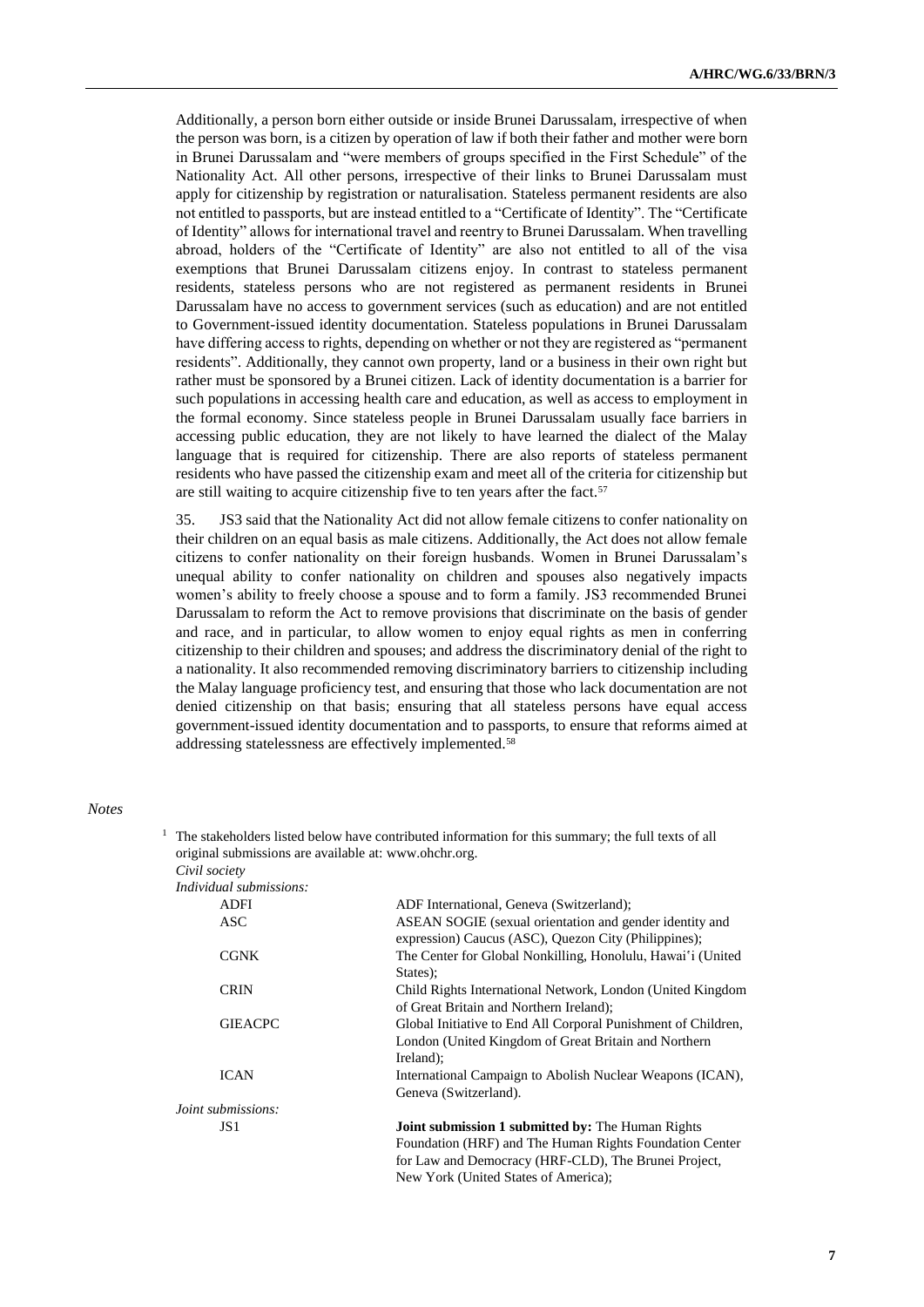| JS <sub>2</sub>                                        | Joint submission 2 submitted by: The Advocates for Human                      |
|--------------------------------------------------------|-------------------------------------------------------------------------------|
|                                                        | Rights "The Advocates", Minneapolis (United States of                         |
|                                                        | America); and the World Coalition Against the Death Penalty,                  |
|                                                        | Montreuil (France);                                                           |
| JS3                                                    | Joint submission 3 submitted by: The Statelessness Network                    |
|                                                        | Asia Pacific (SNAP), Selangor (Malaysia); The Brunei                          |
|                                                        | Project, the Global Campaign for Equal Nationality Rights,                    |
|                                                        | New York (United States of America); and the Institute on                     |
|                                                        | Statelessness and Inclusion, Eindhoven (The Netherlands).                     |
| The following abbreviations are used in UPR documents: |                                                                               |
| <b>ICERD</b>                                           | International Convention on the Elimination of All Forms of                   |
|                                                        | Racial Discrimination;                                                        |
| <b>ICESCR</b>                                          | International Covenant on Economic, Social and Cultural                       |
|                                                        | Rights;                                                                       |
| <b>OP-ICESCR</b>                                       | Optional Protocol to ICESCR;                                                  |
| <b>ICCPR</b>                                           | International Covenant on Civil and Political Rights;                         |
| <b>ICCPR-OP1</b>                                       | Optional Protocol to ICCPR;                                                   |
| <b>ICCPR-OP2</b>                                       | Second Optional Protocol to ICCPR, aiming at the abolition of                 |
|                                                        | the death penalty;                                                            |
| <b>CEDAW</b>                                           | Convention on the Elimination of All Forms of Discrimination                  |
|                                                        | against Women;                                                                |
| <b>OP-CEDAW</b>                                        | Optional Protocol to CEDAW;                                                   |
| <b>CAT</b>                                             | Convention against Torture and Other Cruel, Inhuman or                        |
|                                                        | Degrading Treatment or Punishment,                                            |
| OP-CAT                                                 | Optional Protocol to CAT;                                                     |
| <b>CRC</b>                                             | Convention on the Rights of the Child;                                        |
| OP-CRC-AC                                              | Optional Protocol to CRC on the involvement of children in<br>armed conflict; |
| OP-CRC-SC                                              | Optional Protocol to CRC on the sale of children, child                       |
|                                                        | prostitution and child pornography;                                           |
| OP-CRC-IC                                              | Optional Protocol to CRC on a communications procedure;                       |
| <b>ICRMW</b>                                           | International Convention on the Protection of the Rights of All               |
|                                                        | Migrant Workers and Members of Their Families;                                |
| <b>CRPD</b>                                            | Convention on the Rights of Persons with Disabilities;                        |
| <b>OP-CRPD</b>                                         | Optional Protocol to CRPD;                                                    |
| <b>ICPPED</b>                                          | International Convention for the Protection of All Persons                    |
|                                                        | from Enforced Disappearance.                                                  |
|                                                        |                                                                               |

<sup>3</sup> For relevant recommendations see: A/HRC/27/11, paras. 113.1-113.38, 113.55, 113.83, 113.98, 113.107, 113.112-113.120.

4 JS3, page 3.

5 JS1, page 11. See also A/HRC/27/2, para. 641 and A/HRC/27/11, recommendations 113.1-113.21 (Argentina, Kazakhstan, Ghana, Germany, Algeria, Spain, Japan, Romania, Egypt, Tunisia, Australia, Czechia, Djibouti, France, Portugal, Sierra Leone, Sweden, Portugal, Uruguay, Slovenia, Italy), 113.28-38 (Burkina Faso, Sierra Leone, India, Republic of Korea, Indonesia, Argentina, Armenia, Philippines, Uruguay, Uruguay, Philippines), and A/HRC/27/11/Add.1. See also A/HRC/27/11, accepted recommendations 113.28 (Burkina Faso), 113.29 (Sierra Leone) and 113.30-113.32 (India, Republic of Korea, Indonesia).

- 7 JS2, page 3 and CGNK, page, 5.
- <sup>8</sup> CGNK, page 6 and JS1 page 11. See also A/HRC/27/11, recommendation 113.33 (Argentina), and A/HRC/27/11/Add.1.
- <sup>9</sup> CGNK, page 5.

 $11$  ICAN, page 1.

<sup>6</sup> JS1, page 11; JS2, page 4.

<sup>10</sup> JS3, page 12.

<sup>12</sup> JS3, page 11.

<sup>&</sup>lt;sup>13</sup> JS3, page 12. See also A/HRC/27/11 (113.12, 113.14 and 113.22-27, Czechia, France, Sweden, Burkina Faso, Portugal, Slovenia, Canada and Russian Federation).

<sup>14</sup> JS1, page 11.

<sup>15</sup> For relevant recommendations see: A/HRC/27/11, paras. 113.59, 113.73, 113.84-113.90, 113.92- 113.93, 113.95-113.96, 113.102-113.105, 113.106, 113.110-113.111, 113.168, 113.175, 113.180.

<sup>16</sup> JS2, paras. 4, 8-11 and 18. See A/HRC/27/11, 113.18, 113.19, 113.58, 113.126, 113.127, 113.128, 113.130, and 113.132. A/HRC/27/11/Add.1, 113.18 and A/HRC/27/11, 113.58, 113.61, 113.64, 113.66, and 113.129, A/HRC/27/11/Add.1, 113.48.

<sup>17</sup> JS1, pages 5 and 10.